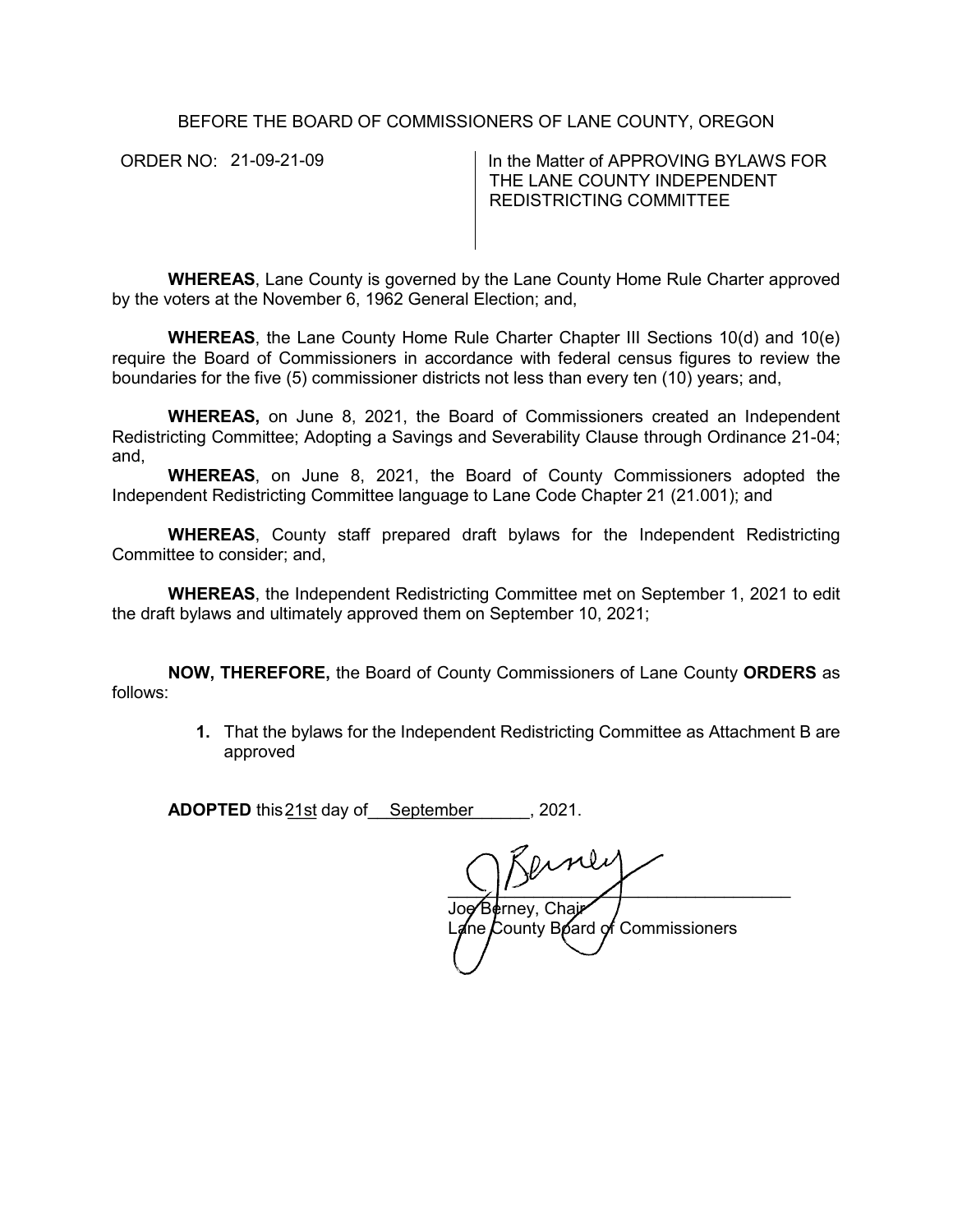# **BY-LAWS 2021 LANE COUNTY INDEPENDENT CITIZENS REDISTRICTING COMMITTEE**

#### **ARTICLE I**

#### **NAME**

This committee shall be known as the 2021 Independent Citizens Redistricting Committee, hereinafter referred to as the Committee.

### **ARTICLE II**

### **RESPONSIBILITIES AND OBJECTIVES**

The 2021 Independent Citizens Redistricting Committee is an advisory committee created by the Lane County Board of Commissioners with the authority granted in Lane Manualsection 3.505. The purpose of the Committee is to create options for the Board to comply with its obligation imposed by the Lane County Home Rule Charter Chapter III, section 3 subsections (d) and (e) to not less than every 10 years review and modify the boundaries for commissioners. The redistricting options must comply with the relevant law relating to redistricting, voting rights and the applicable local, state and federal legal requirements.

In addition the Committee also has the following responsibilities:

- A) The Committee will prepare at least two (2) but not more than four (4) proposed redistricting plans in ordinance form for adoption by the Lane County Board of Commissioners as required by the Lane County Home Rule Charter Chapter III, section 3 subsections (d) and (e); and,
- B) The proposed plans must comply with the Lane County Home Rule Charter and all applicable federal and state law governing redistricting; and,
- C) The proposals must be ranked by the Committee in the order of its preference and the Committee must report to the Lane County Board of Commissioners the strengths and weaknesses of each proposal; and,
- D) The Committee shall report to the Lane County Board of Commissioners monthly on the progress of the Committee.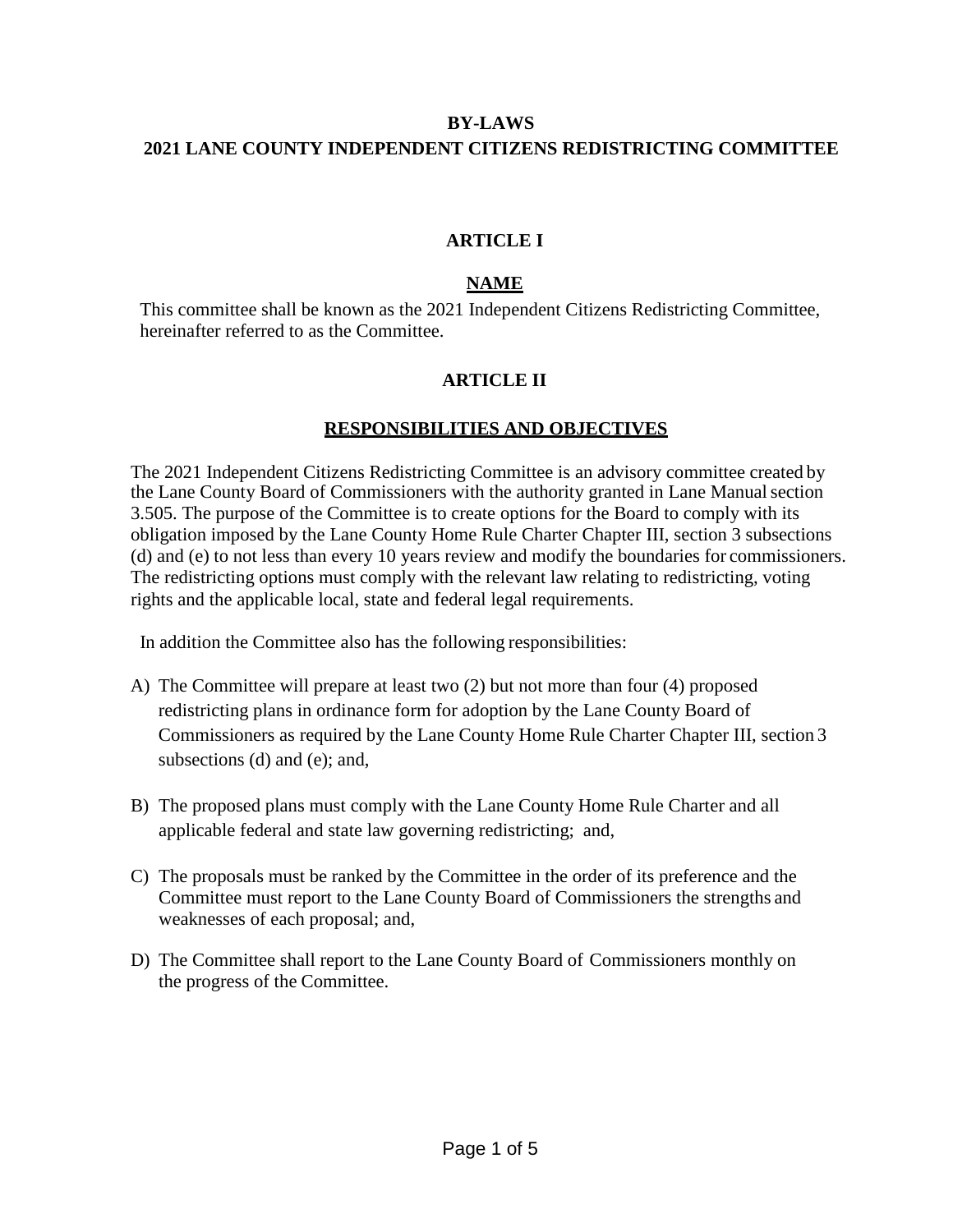# **ARTICLE III**

# **MEMBERSHIP**

- A) The Committee shall consist of fifteen (15) regular members and three (3) Alte rnate members. All regular and alternate members shall serve until the adoption by the Lane County Board of Commissioners of the ordinance required by the Lane County Home Rule Charter Chapter III, section 3 subsections (d) and (e).
- B) The following criteria shall be taken into account when selecting Regular and Alternate members of the Committee:
	- 1) Experience that demonstrates an ability to appreciate the diversity of Lane County including but not limited to:
	- 2) Experience that demonstrates analytical skills relevant to the redistricting process and voting rights and the ability to comprehend and apply the applicable local, state and federal legal requirements; and,
	- 3) Experience that demonstrates an ability to be impartial.

# **ARTICLE IV**

# **VACANCIES, ALTERNATES AND ABSENCES**

- A) Vacancies may occur because of death, illness, resignation or other reasons. When such a situation occurs, the Committee shall notify the County Administrator's Office. At the next regular meeting of the Committee an Alternate member will be seated in the order they were ranked by the selection committee. The Alternate member will become a Regular member with all of the rights and privileges of any other Regular member.
- B) In the case of an absence by one of the 15 Regular members, an Alternate would stand in and seated in the order they were ranked by the selection committee with all of the rights and privileges of any other Regular member. An Alternate can stand in for a Regular member in the case that a Regular member is absent and in order to meet a quorum.
- C) Any Regular or Alternate member who is absent from three (3) consecutive meetings or from four meetings within a period of six (6) months may have their incumbency terminated. If the incumbency is terminated, selection of a replacement will proceed as described in section IV A).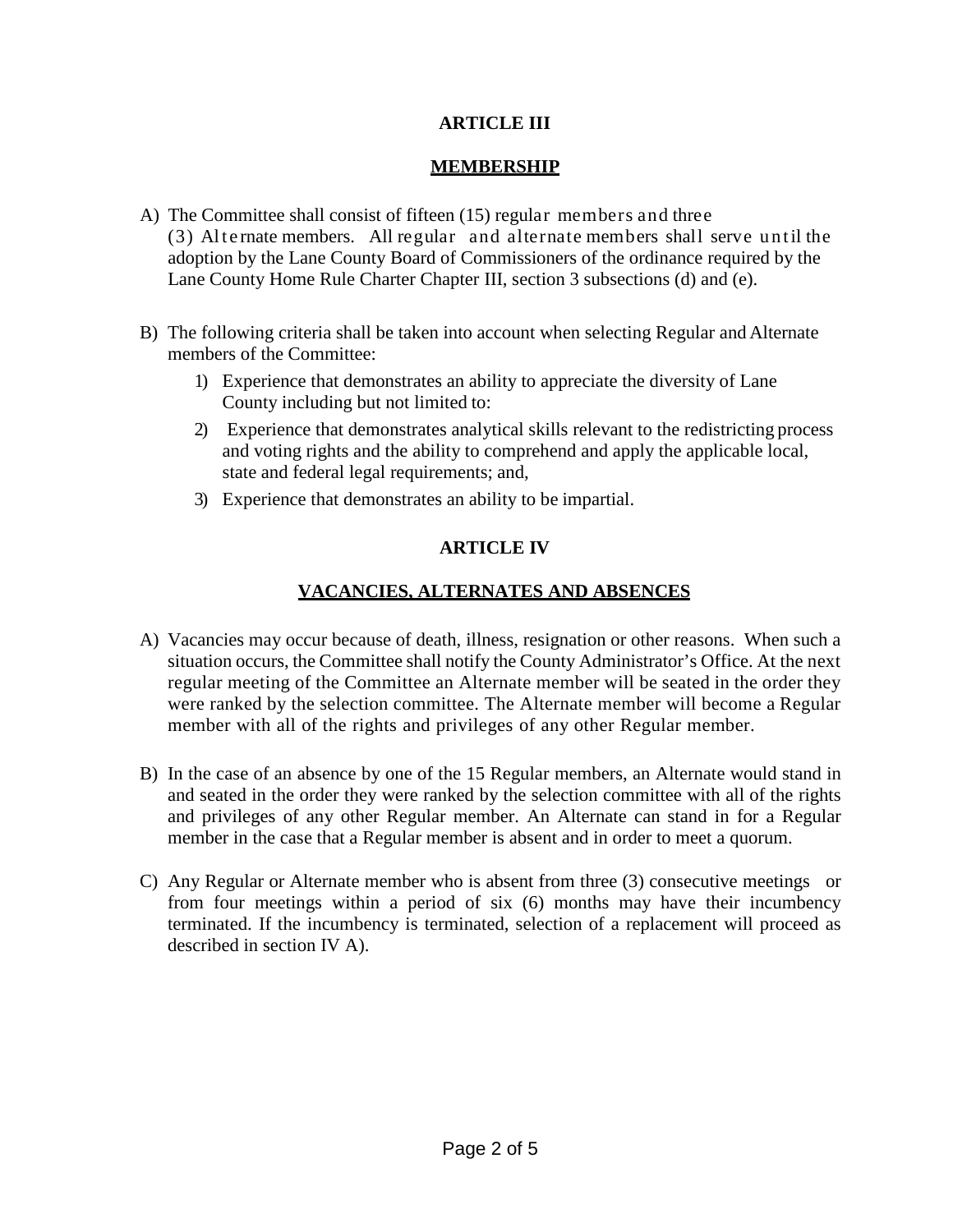### **ARTICLE V**

### **OFFICERS**

- A) The Officers of the Committee shall be elected to serve until the work of the Committee is completed. Officers shall consist of the following:
	- 1) Chairperson Presides at all meetings of the Committee and prepares agendas. The Chairperson must represent the views of the Committee at all times in Committee business.
	- 2) Vice-Chairperson Acts in the absence of theChairperson.
- B) An Officer may be removed from office for misconduct or neglect of duty in office as determined by a majority vote of theCommittee.

#### **ARTICLE VI**

#### **MEETINGS AND VOTING**

- A) The Committee shall meet at least monthly. The Committee, by a vote of the majority present, may determine to cancel an upcoming meeting.
- B) Open Meetings Law/Special Meetings: All meetings of the Committee shall be conducted in accordance with the Oregon Public Meetings Law, ORS 192.610 – 192.690. Regular, subcommittee and special meetings shall be open to the public. The Committee is responsible for complying with the requirements of the Oregon Public Meetings Law, including advance public notice of the agenda and written minutes, which shall be filed with the County Administrator's Office. Notice of special meetings shall state the purpose for which the meeting is called. At any special meeting, only the business stated in the notice of the meeting may be transacted.
- C) Rule of Order: Meetings of the Committee shall be conducted according to Robert's Rules of Order, latest revision, unless otherwise specified in these By-Laws. Regardless of their voting status in the meeting, alternates can participate in the discussions of the Committee.
- D) Voting: Each Regular member of the Committee shall be entitled to one (1) vote on all issues at meetings at which the member is present, except as provided in Article VII (Conflict of Interest). No proxy votes shall be allowed.
- E) Quorum: Eight (8) of the Regular Committee members shall constitute a quorum for the transaction of business at any meeting of the Committee. The act of a majority of the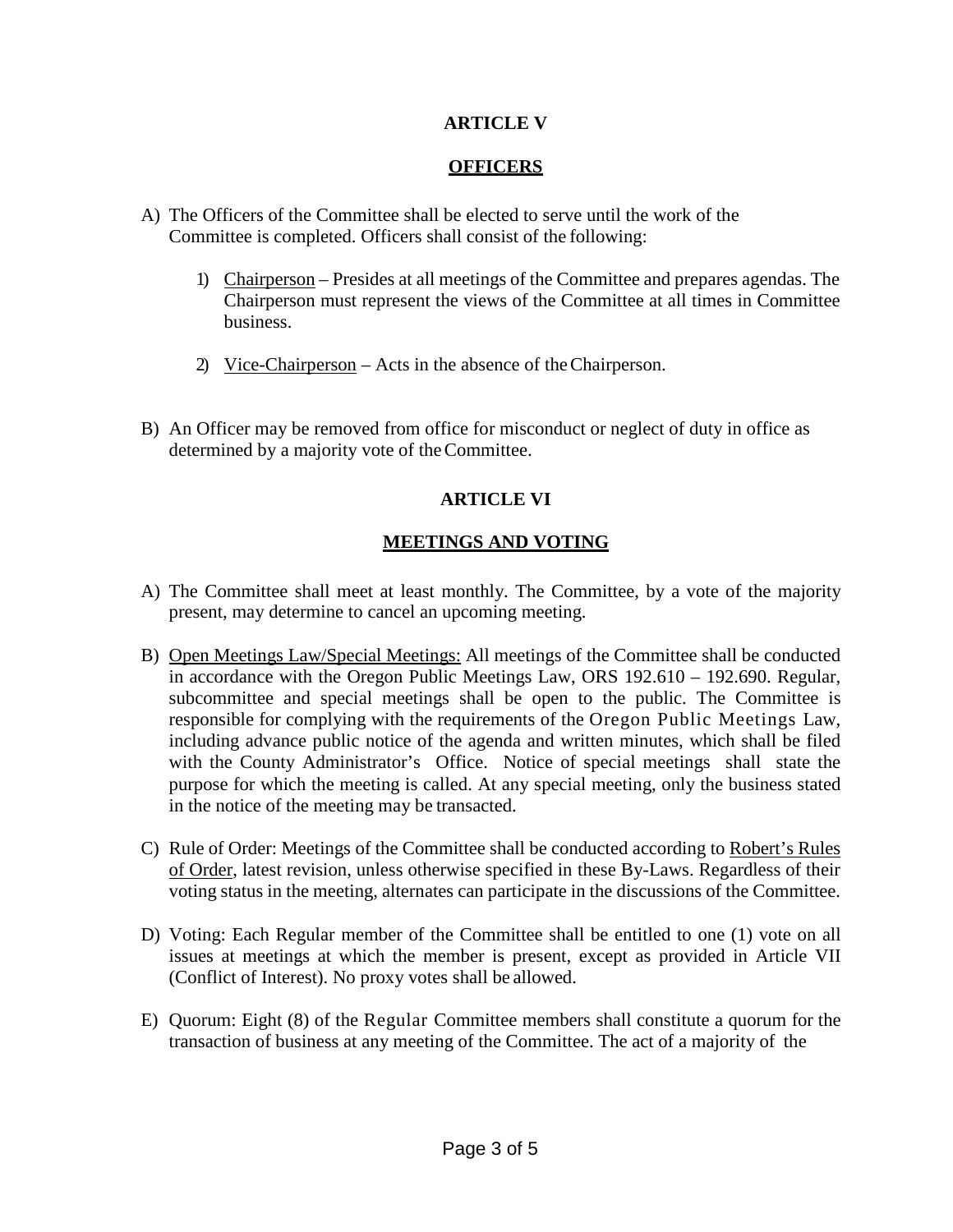Regular members present at a meeting at which a quorum is present shall be the act of the Committee, except as noted in Article IX.

- F) No member may speak for the Committee except by designation by the Committee for a special purpose.
- G) Notice: All Regular and Alternate of the Committee shall be give notice of time, date, location, and purpose of the meeting at least three (3) days before a regular Committee meeting.
- H) Minutes: Minutes recording all motions and subsequent action including the number of yes or no votes on each issue shall be taken. In addition, all conflicts of interest shall be noted. Minutes of all meetings shall be maintained in the Lane County Office of County Counsel. Staff for recording the proceedings of the Committee shall be provided by the County.
- I) Virtual Participation: Virtual participation by phone or video conferencing constitutes attendance for meeting and quorum purposes.

### **ARTICLE VII**

### **CONFLICT OF INTEREST**

Committee members shall comply with ORS 244, in determining whether or not to participate in a Committee decision, based on the member or their relative actual or potential conflicts of interest. All Regular and Alternate Committee members shall complete and Oregon Government Ethics Commission Public Official Disclosure form.

In situations which a conflict of interest exists for a Regular or Alternate member, the member shall declare and explain the conflict of interest. No member of the Committee shall vote in a situation in which a conflict of interest exists for that member.

### **ARTICLE VIII**

### **ROLE OF STAFF**

The staff person assigned to t h e Committee will provide the following administrative support: prepare and disseminate meeting notices; provide background information on agenda items; prepare and distribute minutes. County Counsel will be available to provide legal advice to the Committee as requested or necessary.